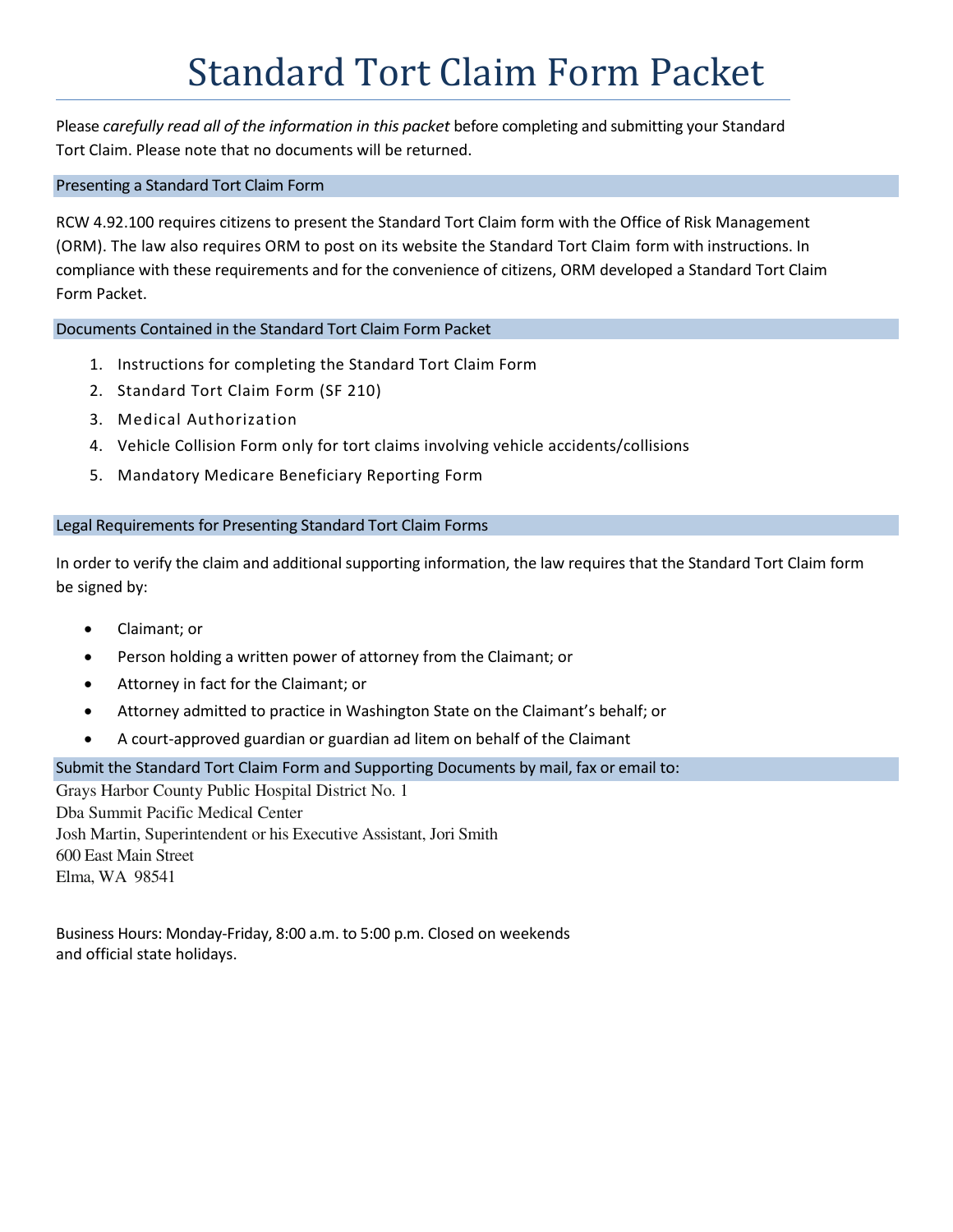## INSTRUCTIONS FOR COMPLETING A TORT CLAIM FORM General Liability Claim Form #SF 210

- Before filing a Tort Claim, please read these instructions, the Tort Claim form and other appropriate forms in their entirety.
- Type or print clearly in ink and sign the Tort Claim form. Do not staple or tape documents. Do not put in claim form in binders or add divider tabs as all documents must be scanned.
- $\Box$  Provide all requested information and any available documents or evidence supporting your claim, such as medical records or bills for personal injuries, photographs, proof of ownership for property damages, receipts for property value, etc.
- $\Box$  If the requested information cannot be supplied in the space provided, please use additional blank sheets so your claim can be easily read and understood.
- $\Box$  The following are examples on how to complete the Tort Claim Form #SF 210:
- 1. Smith, Karen Michelle 02/20/1965
- 2. 1114 W Main Street, Elma, Apartment 15, Elma WA 98541
- 3. PO Box 910, Elma WA 98541
- 4. Same (or residence at the time of incident)
- 5. (360) 123-4567 (360) 987-6543
- 6. [KMSmith@hotmail.com](mailto:KMSmith@hotmail.com)
- 7. 8/9/2010 8:00 a.m.

.

- 8. If the incident that caused the damages occurred over a period of time, please provide the beginning time and the ending time in item 8.
- 9. Washington, Grays Harbor, Campus of Summit Pacific Medical Center, Parking Lot
- 10. If the incident occurred on a street or highway
- 11. Employee or Department name
- 12. Smith, Thomas Arthur, 1234 College Way NW, Apt. 56, Seattle WA 98178 (360) 456-3456; EMS Driver
- 13. List all other witnesses having knowledge of the incident in question, with their names, addresses and telephone numbers that are not listed within items 10 and 11. Also include a description of their knowledge. For example, if your sister was with you when the alleged incident occurred, please include her name, address, telephone number and indicate she witnessed the incident
- 14. Please describe the incident that resulted in the injury or damages, specifically answering the questions who, what, where, when and why.
- 15. Describe the cause of the injury or damages.
- 16. If you reported this incident to law enforcement, safety, or security personnel, please provide a copy of the report or contact information to the person you spoke with.
- 17. Please provide all of your medical providers with their names, address, telephone numbers, and the type of treatment. If you were treated for a personal injury, please include your medical records and bills.
- 18. Please attach any additional documents that support your claim.
- 19. Please provide the dollar amount for your damages, including your time loss, medical costs, property damage loss, etc. This amount should represent your opinion of total compensation.
- $\checkmark$  If your claim involves a motor vehicle accident, please complete, sign and attach the Vehicle Collision Form..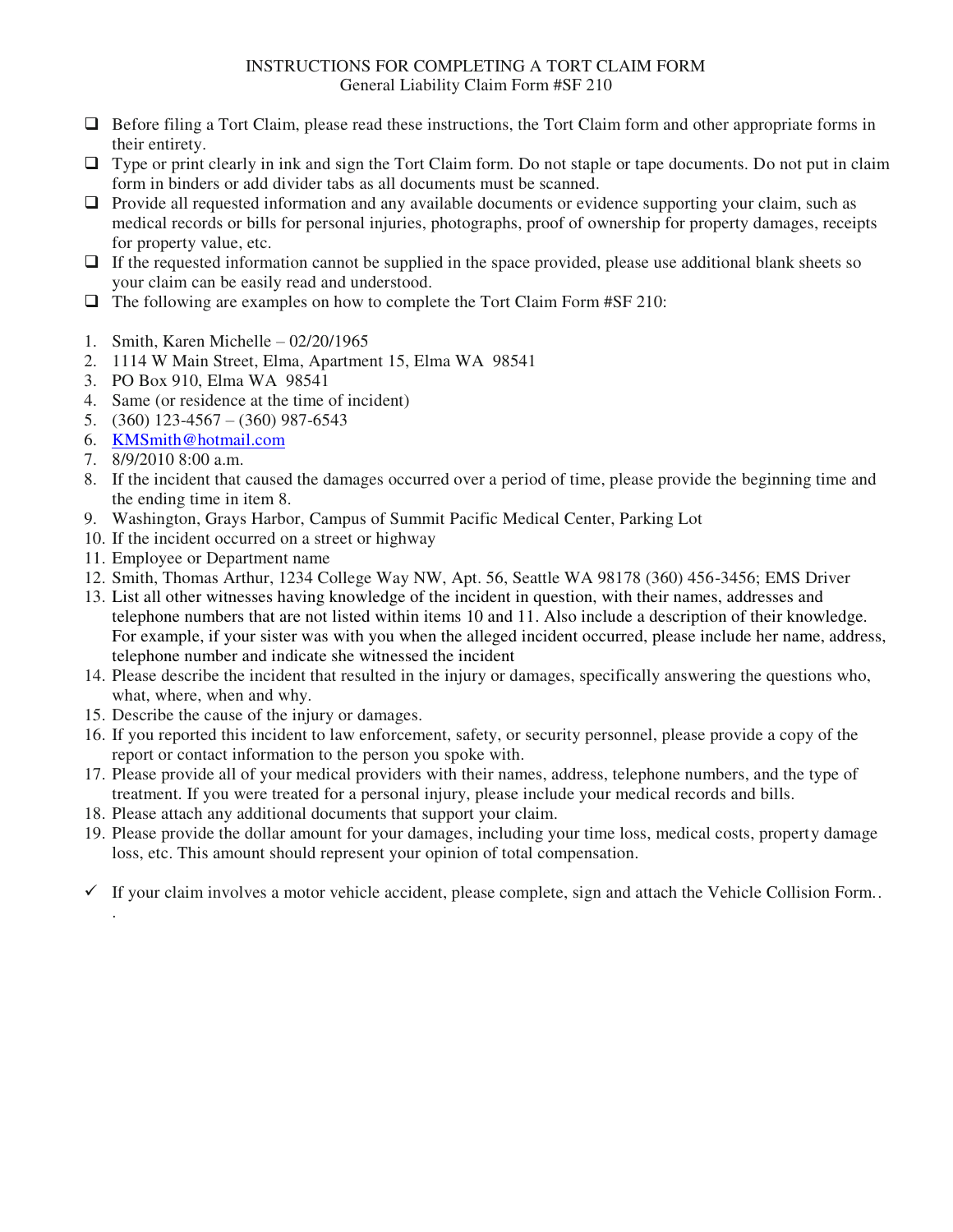#### STANDARD TORT CLAIM FORM

General Liability Claim Form #SF 210

Pursuant to Chapter 4.92 RCW, this form is for filing a tort claim against Grays Harbor County Public Hospital District No. 1, dba Summit Pacific Medical Center & Clinics. Some of the information requested on this form is required by RCW 4.92.100 and may be subject to public disclosure. Pursuant to the new law, Standard Tort Claim Forms cannot be submitted electronically (via e-mail or fax)

## PLEASE TYPE OR PRINT CLEARLY IN INK

Mail or deliver original claim to: Grays Harbor County Public Hospital District No. 1 dba Summit Pacific Medical Center Josh Martin, Superintendent or his Executive Assistant, Jori Smith 600 East Main Street Elma, WA 98541

Business Hours: Monday – Friday 8:00am – 5:00pm Closed on weekends and official state holidays

## THE STANDARD TORT CLAIM FORM IS NOT TO BE USED FOR CLAIMS INVOLVING INJURIES FROM HEALTH CARE. SUCH CLAIMS ARE GOVERNED BY CHAPTER 7.70 RCW.

## CLAIMANT INFORMATION:

|    |                                                                                                                                                                              | Last           | First          | Middle               | Date of birth                                                                         |  |  |  |  |
|----|------------------------------------------------------------------------------------------------------------------------------------------------------------------------------|----------------|----------------|----------------------|---------------------------------------------------------------------------------------|--|--|--|--|
| 2. |                                                                                                                                                                              |                |                |                      |                                                                                       |  |  |  |  |
| 3. |                                                                                                                                                                              |                |                |                      |                                                                                       |  |  |  |  |
| 4. | Residential address at the time of the incident (if different from current address):                                                                                         |                |                |                      |                                                                                       |  |  |  |  |
| 5. |                                                                                                                                                                              |                |                |                      | Claimant's daytime telephone number: __________________(home) _____________(business) |  |  |  |  |
|    |                                                                                                                                                                              |                |                |                      |                                                                                       |  |  |  |  |
|    | <b>INCIDENT INFORMATION:</b>                                                                                                                                                 |                |                |                      |                                                                                       |  |  |  |  |
|    |                                                                                                                                                                              |                |                |                      |                                                                                       |  |  |  |  |
|    |                                                                                                                                                                              | State & County |                | City (if applicable) | Place where occurred                                                                  |  |  |  |  |
| 8. | If the incident occurred over a period of time, date of first and last occurrences:<br>From _____________________time: _____ __.m to ______________________time: _____ __.m. |                |                |                      |                                                                                       |  |  |  |  |
|    |                                                                                                                                                                              |                |                |                      |                                                                                       |  |  |  |  |
|    |                                                                                                                                                                              |                |                |                      |                                                                                       |  |  |  |  |
|    |                                                                                                                                                                              |                | State & county |                      | City (if applicable) Place where occurred                                             |  |  |  |  |
|    | 10. If the incident occurred on a street or highway:                                                                                                                         |                |                |                      |                                                                                       |  |  |  |  |
|    |                                                                                                                                                                              |                |                |                      |                                                                                       |  |  |  |  |
|    |                                                                                                                                                                              |                |                |                      |                                                                                       |  |  |  |  |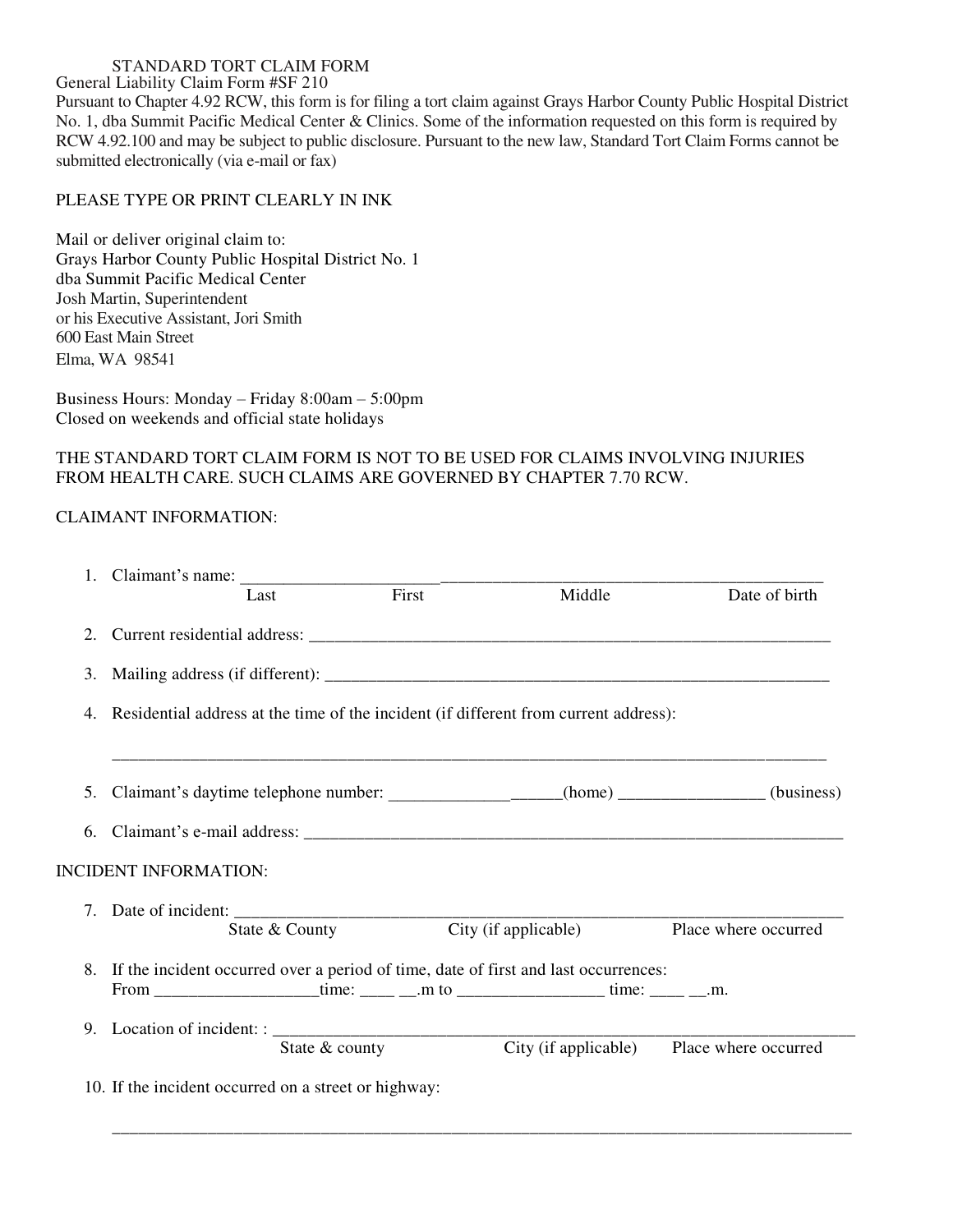| Name of street/highway |  |  |  |
|------------------------|--|--|--|
|                        |  |  |  |

11. Person or department alleged responsible for damage/injury:

12. Names, addresses and telephone numbers of all persons involved in or witnesses to this incident:

\_\_\_\_\_\_\_\_\_\_\_\_\_\_\_\_\_\_\_\_\_\_\_\_\_\_\_\_\_\_\_\_\_\_\_\_\_\_\_\_\_\_\_\_\_\_\_\_\_\_\_\_\_\_\_\_\_\_\_\_\_\_\_\_\_\_\_\_\_\_\_\_\_\_\_\_\_\_\_\_\_\_\_\_\_\_\_\_

\_\_\_\_\_\_\_\_\_\_\_\_\_\_\_\_\_\_\_\_\_\_\_\_\_\_\_\_\_\_\_\_\_\_\_\_\_\_\_\_\_\_\_\_\_\_\_\_\_\_\_\_\_\_\_\_\_\_\_\_\_\_\_\_\_\_\_\_\_\_\_\_\_\_\_\_\_\_\_\_\_\_\_\_\_\_\_\_

\_\_\_\_\_\_\_\_\_\_\_\_\_\_\_\_\_\_\_\_\_\_\_\_\_\_\_\_\_\_\_\_\_\_\_\_\_\_\_\_\_\_\_\_\_\_\_\_\_\_\_\_\_\_\_\_\_\_\_\_\_\_\_\_\_\_\_\_\_\_\_\_\_\_\_\_\_\_\_\_\_\_\_\_\_\_\_\_

\_\_\_\_\_\_\_\_\_\_\_\_\_\_\_\_\_\_\_\_\_\_\_\_\_\_\_\_\_\_\_\_\_\_\_\_\_\_\_\_\_\_\_\_\_\_\_\_\_\_\_\_\_\_\_\_\_\_\_\_\_\_\_\_\_\_\_\_\_\_\_\_\_\_\_\_\_\_\_\_\_\_\_\_\_\_\_\_

\_\_\_\_\_\_\_\_\_\_\_\_\_\_\_\_\_\_\_\_\_\_\_\_\_\_\_\_\_\_\_\_\_\_\_\_\_\_\_\_\_\_\_\_\_\_\_\_\_\_\_\_\_\_\_\_\_\_\_\_\_\_\_\_\_\_\_\_\_\_\_\_\_\_\_\_\_\_\_\_\_\_\_\_\_\_\_\_

\_\_\_\_\_\_\_\_\_\_\_\_\_\_\_\_\_\_\_\_\_\_\_\_\_\_\_\_\_\_\_\_\_\_\_\_\_\_\_\_\_\_\_\_\_\_\_\_\_\_\_\_\_\_\_\_\_\_\_\_\_\_\_\_\_\_\_\_\_\_\_\_\_\_\_\_\_\_\_\_\_\_\_\_\_\_\_\_

\_\_\_\_\_\_\_\_\_\_\_\_\_\_\_\_\_\_\_\_\_\_\_\_\_\_\_\_\_\_\_\_\_\_\_\_\_\_\_\_\_\_\_\_\_\_\_\_\_\_\_\_\_\_\_\_\_\_\_\_\_\_\_\_\_\_\_\_\_\_\_\_\_\_\_\_\_\_\_\_\_\_\_\_\_\_\_\_

\_\_\_\_\_\_\_\_\_\_\_\_\_\_\_\_\_\_\_\_\_\_\_\_\_\_\_\_\_\_\_\_\_\_\_\_\_\_\_\_\_\_\_\_\_\_\_\_\_\_\_\_\_\_\_\_\_\_\_\_\_\_\_\_\_\_\_\_\_\_\_\_\_\_\_\_\_\_\_\_\_\_\_\_\_\_\_\_

\_\_\_\_\_\_\_\_\_\_\_\_\_\_\_\_\_\_\_\_\_\_\_\_\_\_\_\_\_\_\_\_\_\_\_\_\_\_\_\_\_\_\_\_\_\_\_\_\_\_\_\_\_\_\_\_\_\_\_\_\_\_\_\_\_\_\_\_\_\_\_\_\_\_\_\_\_\_\_\_\_\_\_\_\_\_\_\_

13. List all other witnesses having knowledge of the incident in question, with their names, addresses and telephone numbers that are not listed within items 10 and 11. Also include a description of their knowledge.

14. Please describe the incident that resulted in the injury or damages, specifically answering the questions who, what, where and why.

15. Describe the cause of the injury or damages. Explain the extent of property loss or medical, physical or mental injuries. Attach additional sheets if necessary.

\_\_\_\_\_\_\_\_\_\_\_\_\_\_\_\_\_\_\_\_\_\_\_\_\_\_\_\_\_\_\_\_\_\_\_\_\_\_\_\_\_\_\_\_\_\_\_\_\_\_\_\_\_\_\_\_\_\_\_\_\_\_\_\_\_\_\_\_\_\_\_\_\_\_\_\_\_\_\_\_\_\_\_\_\_\_\_\_

\_\_\_\_\_\_\_\_\_\_\_\_\_\_\_\_\_\_\_\_\_\_\_\_\_\_\_\_\_\_\_\_\_\_\_\_\_\_\_\_\_\_\_\_\_\_\_\_\_\_\_\_\_\_\_\_\_\_\_\_\_\_\_\_\_\_\_\_\_\_\_\_\_\_\_\_\_\_\_\_\_\_\_\_\_\_\_\_

\_\_\_\_\_\_\_\_\_\_\_\_\_\_\_\_\_\_\_\_\_\_\_\_\_\_\_\_\_\_\_\_\_\_\_\_\_\_\_\_\_\_\_\_\_\_\_\_\_\_\_\_\_\_\_\_\_\_\_\_\_\_\_\_\_\_\_\_\_\_\_\_\_\_\_\_\_\_\_\_\_\_\_\_\_\_\_\_

\_\_\_\_\_\_\_\_\_\_\_\_\_\_\_\_\_\_\_\_\_\_\_\_\_\_\_\_\_\_\_\_\_\_\_\_\_\_\_\_\_\_\_\_\_\_\_\_\_\_\_\_\_\_\_\_\_\_\_\_\_\_\_\_\_\_\_\_\_\_\_\_\_\_\_\_\_\_\_\_\_\_\_\_\_\_\_\_

\_\_\_\_\_\_\_\_\_\_\_\_\_\_\_\_\_\_\_\_\_\_\_\_\_\_\_\_\_\_\_\_\_\_\_\_\_\_\_\_\_\_\_\_\_\_\_\_\_\_\_\_\_\_\_\_\_\_\_\_\_\_\_\_\_\_\_\_\_\_\_\_\_\_\_\_\_\_\_\_\_\_\_\_\_\_\_\_

\_\_\_\_\_\_\_\_\_\_\_\_\_\_\_\_\_\_\_\_\_\_\_\_\_\_\_\_\_\_\_\_\_\_\_\_\_\_\_\_\_\_\_\_\_\_\_\_\_\_\_\_\_\_\_\_\_\_\_\_\_\_\_\_\_\_\_\_\_\_\_\_\_\_\_\_\_\_\_\_\_\_\_\_\_\_\_\_

\_\_\_\_\_\_\_\_\_\_\_\_\_\_\_\_\_\_\_\_\_\_\_\_\_\_\_\_\_\_\_\_\_\_\_\_\_\_\_\_\_\_\_\_\_\_\_\_\_\_\_\_\_\_\_\_\_\_\_\_\_\_\_\_\_\_\_\_\_\_\_\_\_\_\_\_\_\_\_\_\_\_\_\_\_\_\_\_

- 16. Has this incident been reported to law enforcement, safety or security personnel? If so, when and to whom? Please attach a copy of the report or contact information.
- 17. Names, addresses and telephone numbers of treating medical providers. Attach copies of all medical reports and billings.